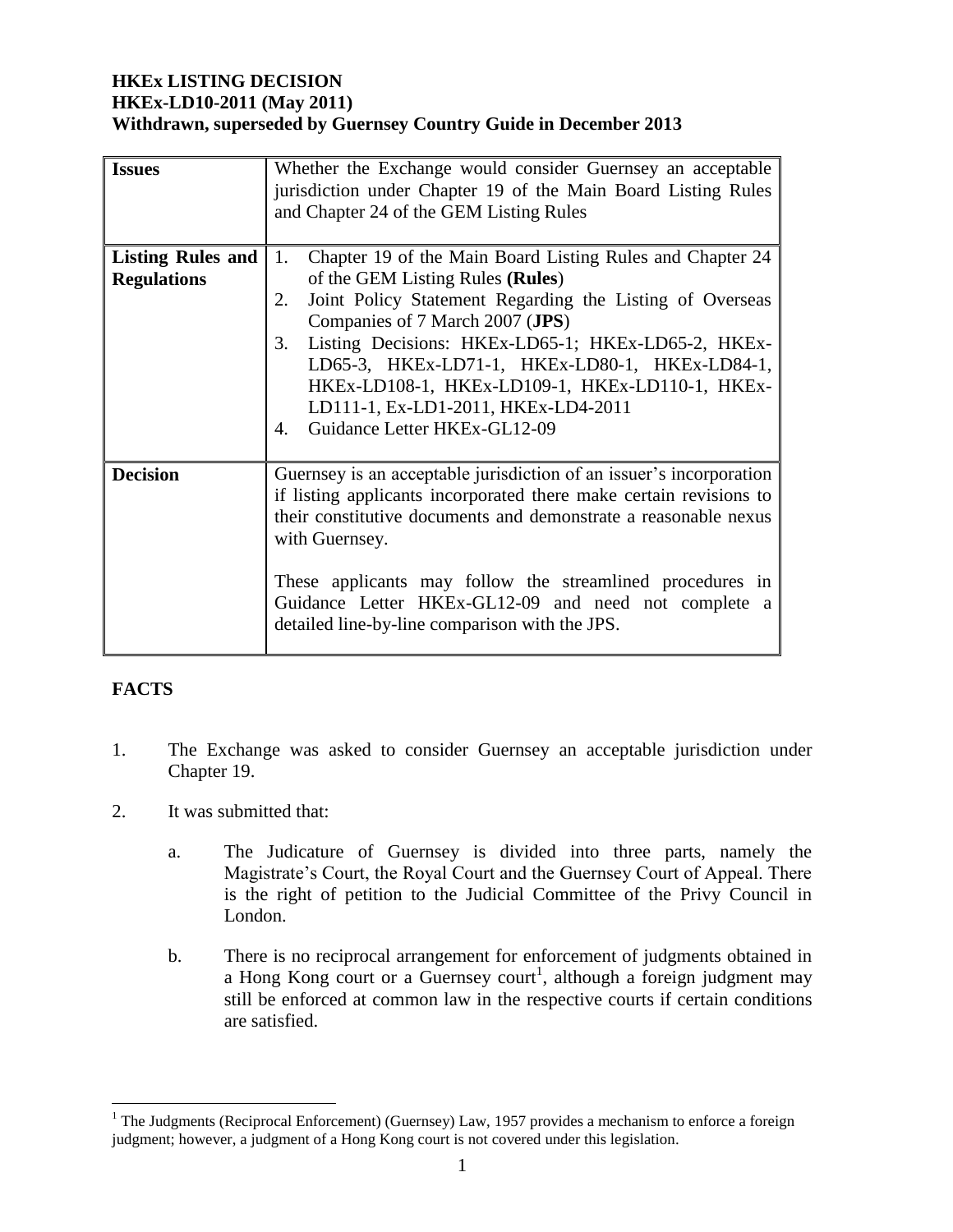- c. In 2008, a comprehensive new law governing companies was introduced in Guernsey – the Companies (Guernsey) Law, 2008 (**CGL**).
- d. The Guernsey Financial Services Commission is a full member of IOSCO, a signatory to the IOSCO Multilateral Memorandum of Understanding Concerning Consultation and Cooperation and the Exchange of Information and it entered into a Letter on Intent with the Securities and Futures Commission (**SFC**) of Hong Kong in 2005.
- 3. The Exchange was provided with a comparison table (**Comparison Table**) comparing the Hong Kong Companies Ordinance (**HKCO**) with the CGL based on the JPS framework as supplemented by Guidance Letter HKEx-GL12-09.

### **APPLICABLE RULES, REGULATIONS AND PRINCIPLES**

- 4. All listing applicants must ensure that they are able to and will comply with the Rules, the Securities and Futures Ordinance (**SFO**) and the Hong Kong Codes on Takeovers and Mergers and Share Repurchases (**Takeovers Codes**).
- 5. Chapter 19 of the Main Board Rules and Chapter 24 of the GEM Rules provide a general framework for overseas companies seeking a listing on the Exchange. In particular, under Main Board Rule 19.05(1)(b) and GEM Rules 24.05(1)(b), when considering the primary listing of securities of an overseas issuer, the Exchange may refuse the listing if it is not satisfied that the overseas issuer is incorporated in a jurisdiction which offers at least equivalent standards of shareholder protection to Hong Kong.
- 6. Where the Exchange believes that the overseas issuer's jurisdiction of incorporation does not provide shareholder protection standards equivalent to those in Hong Kong, it may approve the listing of the overseas issuer if it makes the variations to its constitutive documents the Exchange requires (see Notes to Main Board Rule 19.05(1) and GEM Rule 24.05(1)).
- 7. The JPS formalises this process by setting out a list of shareholder protection areas the Exchange takes into account.
- 8. The standards in the JPS were compared against the standards of different overseas jurisdictions in Listing Decisions HKEx-LD65-1, HKEx-LD65-2, HKEx-LD65-3, HKEx-LD71-1, HKEx-LD80-1, HKEx-LD84-1, HKEx-LD108-1, HKEx-LD109-1, HKEx-LD110-1, HKEx-LD111-1, HKEx-LD1-2011 HKEx-LD4-2011.
- 9. Guidance Letter HKEx-GL12-09 sets out Streamlined Procedures for listing overseas companies (**Streamlined Procedures**). Under it, a potential applicant can benchmark the shareholder protection standards in its home jurisdiction to any one of the recognised or accepted jurisdictions, instead of benchmarking to Hong Kong.
- 10. Where an applicant proposes to change its corporate practices (e.g., by amending its constitutive document or administrative procedures) to achieve equivalence with the shareholder protection standards of Hong Kong or another recognised or accepted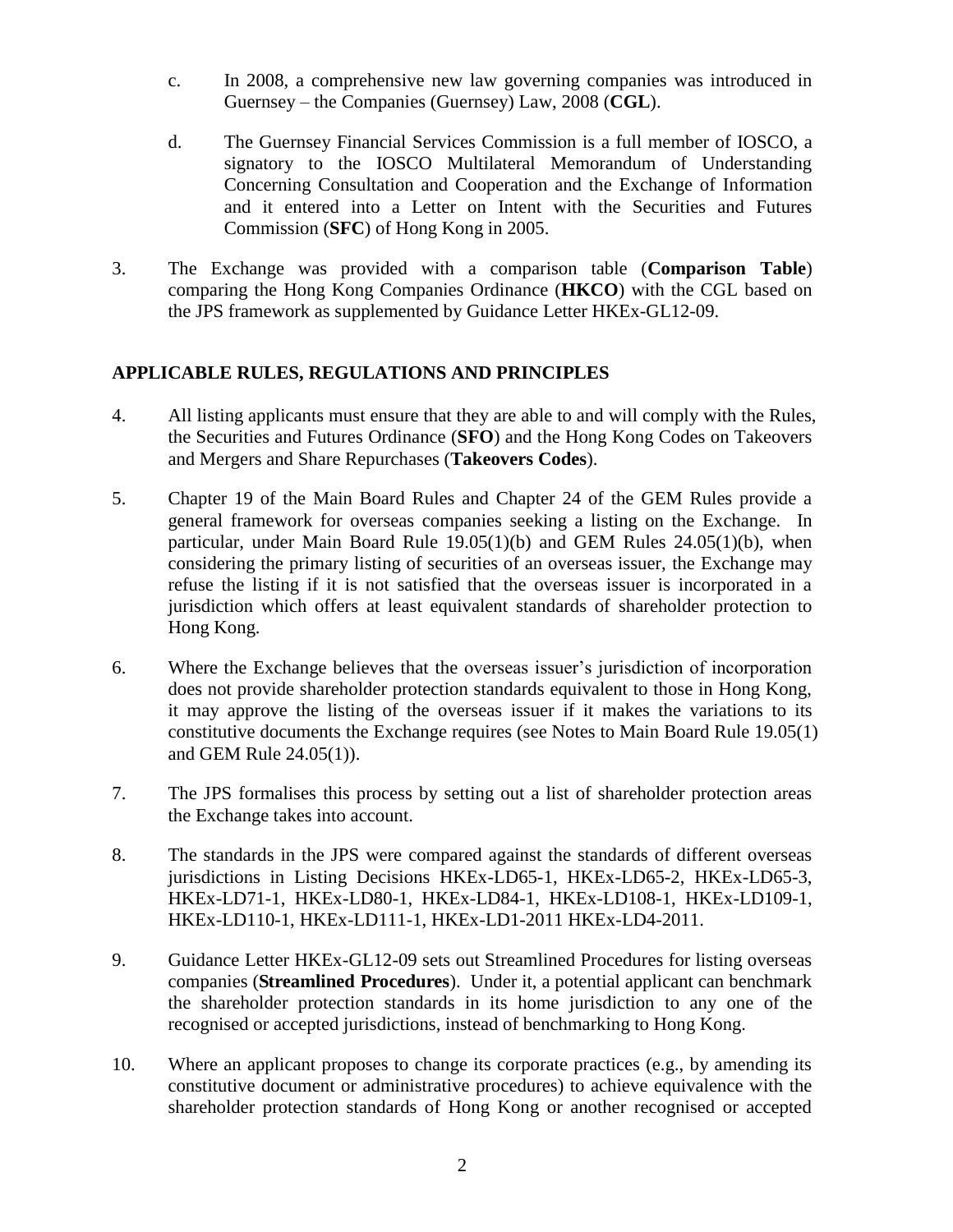jurisdiction, there may be more than one acceptable way to do so. The Exchange does not prescribe the method used.

### **ANALYSIS**

#### *Matters under the JPS*

- 11. The Exchange noted certain differences in shareholder protection standards between the HKCO and the CGL:
	- a. areas where the provisions under the CGL are considered either more stringent than or broadly commensurate with the HKCO;
	- b. areas where a Guernsey company's articles of incorporation (**Articles**) can mirror the HKCO standards of shareholders protection (see **Appendix** );
	- c. areas where the difference in shareholder protections standards under the CGL is not considered material (**Differences**); and
	- d. areas where it is not legally possible for the Articles to achieve shareholder protection standards at least equivalent to or broadly commensurate with those under the HKCO (**Legal Impossibilities**).
- 12. Where the JPS merely requires clearly stating the circumstances of a particular shareholder protection matter (e.g., Items  $1(g)$  and  $4(e)$  of the JPS), the relevant disclosures of any regulatory differences should be disclosed in a listing document.

### *Differences*

### *Item 4(a) – change in share capital*

- 13. The HKCO provides that, if authorised by its articles, a company may alter the capital clause in its memorandum by an ordinary resolution in a general meeting. A Guernsey company no longer requires an authorised share capital clause. There is no statutory mechanism for a company incorporated under the CGL to increase its authorised share capital. The Articles may provide a mechanism for changes to be made to a share capital clause. (There is a statutory mechanism for a company incorporated under earlier Guernsey companies law to increase its share capital by ordinary resolution.)
- 14. As regards the power to allot shares, the CGL provides that a company's memorandum or its Articles or a shareholders' resolution may grant power to directors to issue shares in a company. The Articles can provide that no shares may be issued by the board of directors without the prior approval of an ordinary resolution by shareholders, subject however to the Listing Rules requirements. As regards other changes to the issued share capital (e.g. consolidation or subdivision), a company's memorandum or its Articles may provide that such changes be authorised by an ordinary resolution.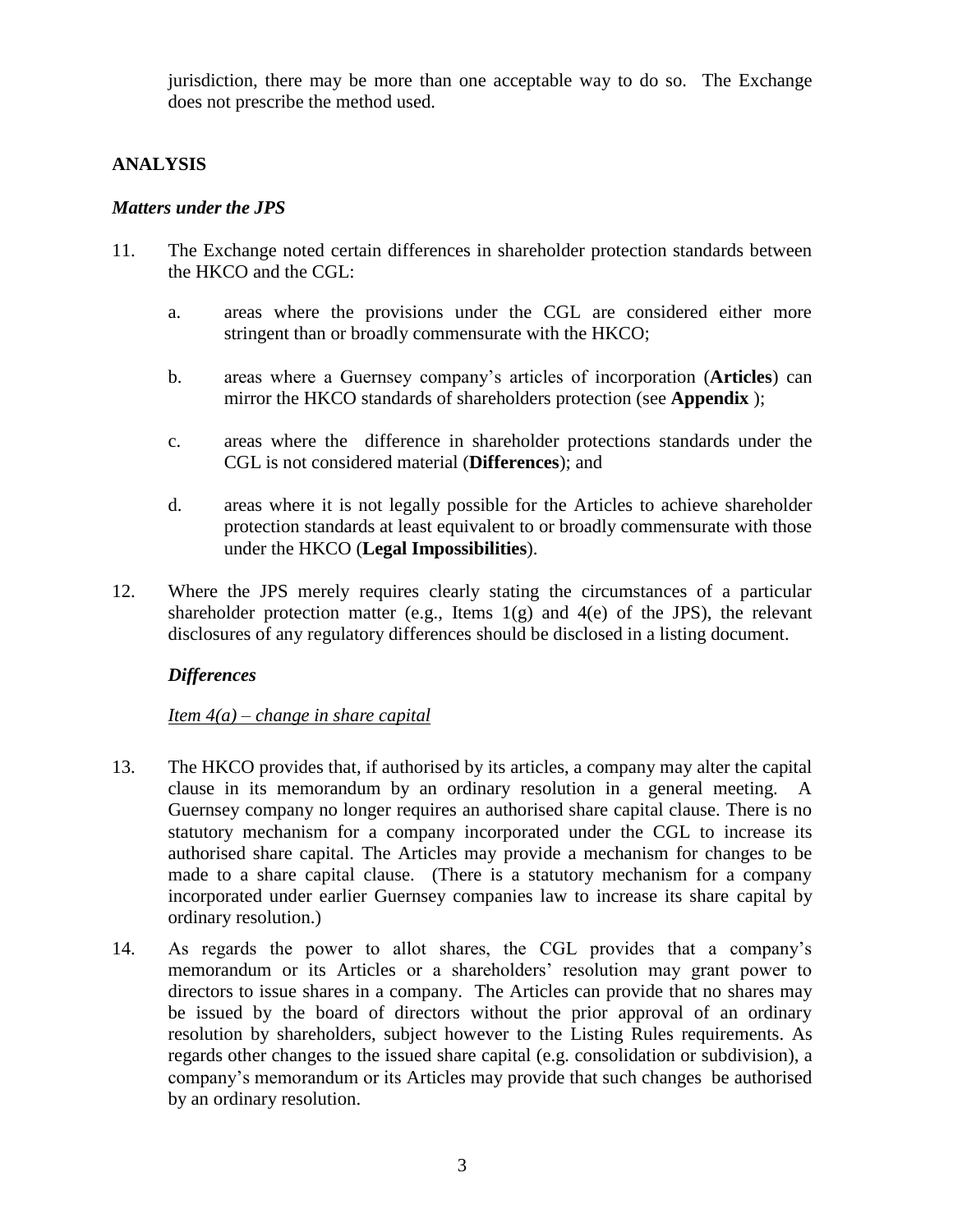- 15. The HKCO requires a reduction of share capital to be approved by a three-quarter majority vote in a general meeting and subject to court confirmation.
- 16. As the concept of capital maintenance no longer exists under the CGL, a reduction of capital constitutes a "distribution". Under the CGL, distributions are permitted if (a) a statutory solvency test is satisfied; and (b) the company has complied with relevant provisions in its memorandum or its Articles. The Articles may require that a special resolution is also obtained for a reduction of issued share capital.

### *Item 4(c) – redemption and repurchase of shares*

17. The HKCO requires a company to redeem its shares out of distributable profits or fresh proceeds from a new issue of shares. The CGL provides no requirement for shares to be redeemed (or repurchased) out of a particular account or source of the company. As a redemption or a repurchase of shares is treated as a distribution under the CGL, a redemption or repurchase will be subject to satisfying the statutory solvency test and any relevant provisions in the company's memorandum or Articles, as discussed in Item 4(b) above.

### *Item 4(d) – distribution and dividend*

18. The HKCO requires a distribution of a company's assets to its members to be made out of realised profits and, if out of assets, the remaining net assets must not be less than the share capital plus undistributable reserves. In Guernsey, a dividend can be paid from any available source of the company, as long as the statutory solvency test and any relevant provisions in the company's memorandum or Articles are satisfied. The Articles of a Guernsey company may provide that the company may, by ordinary resolution, authorise and declare a dividend which shall be payable out of profits available for the purpose.

### *Legal Impossibilities*

### *Item 1(b) – Court petition to cancel class rights variation*

- 19. The CGL provides that a variation of class rights may be effected (i) in accordance with the Articles; or (ii) in accordance with the CGL, if the Articles do not contain provisions to vary class rights. The CGL further provides that members holding not less than 15% of the relevant share class, and who did not consent or vote for the variation in accordance with the CGL, may object by making an application to the Guernsey court.
- 20. The threshold of 15% under the CGL is higher than the required threshold of 10% under the HKCO. It would be in contravention of the CGL for the Articles to include a lower threshold for this statutory remedy. Under the CGL, if any member can demonstrate that a company's affairs are being or have been conducted in a manner which is unfairly prejudicial to the interests of members, the Guernsey court may order the company to do, or refrain from doing, a particular act.

### *Item 2(a) – Not more than 15 months shall elapse between 2 AGMs*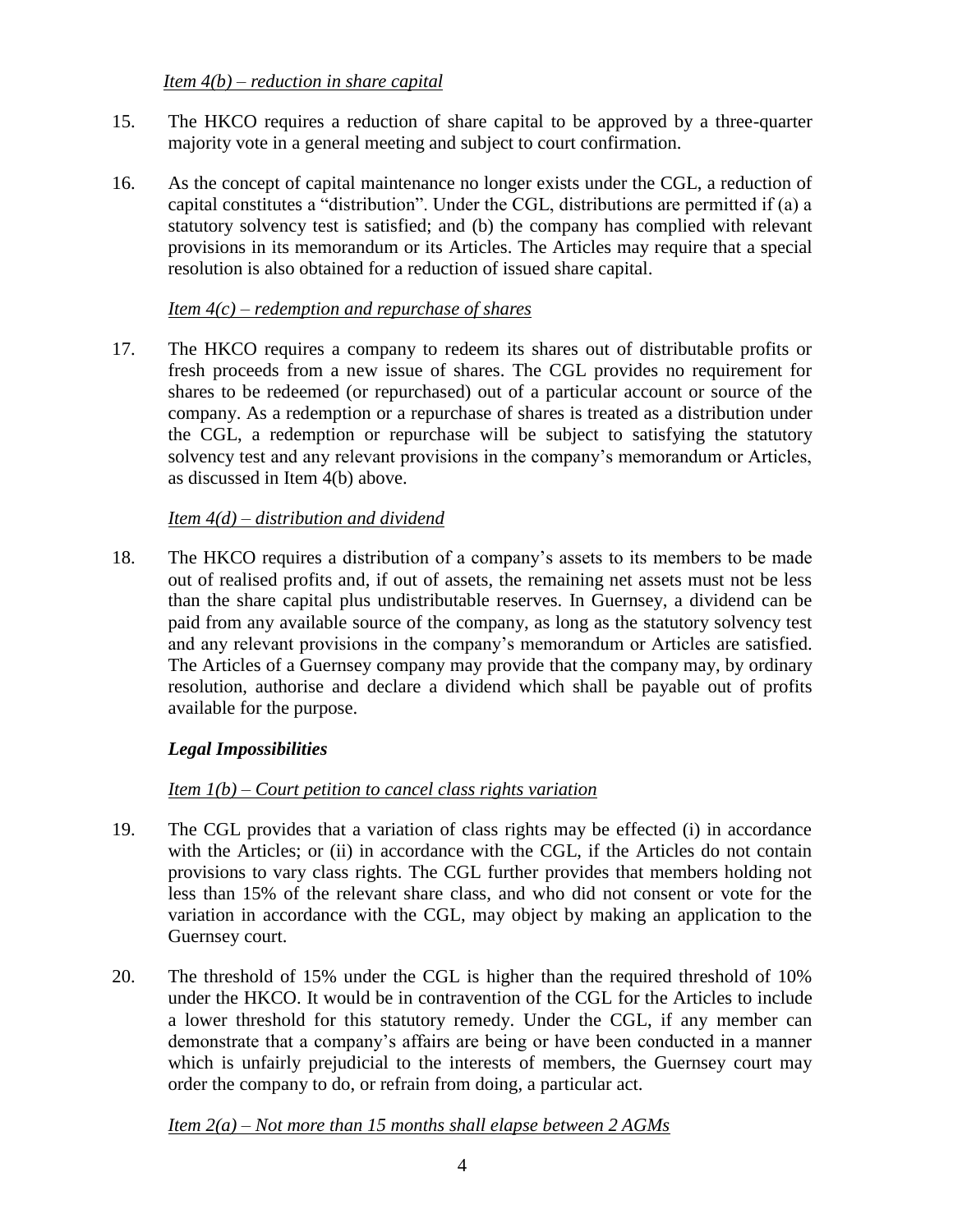- 21. The CGL provides that AGMs should be held no more than 15 months apart (except for the first AGM which may be held no more than 18 months after incorporation). This is comparable to the HKCO.
- 22. However, under the CGL, members may waive the requirement to hold an AGM by passing a waiver resolution, which requires members holding 90% of the voting rights to approve it. It is legally impossible to amend the Articles to exclude this provision. However, given the high threshold required to pass the resolution, it is unlikely that a listed company would dispense with the requirement to hold an AGM by passing a waiver resolution. Besides, the CGL provides that members holding 10% of voting rights can request that such a waiver resolution be rescinded.

### **CONCLUSION**

- 23. We consider that Guernsey is an acceptable jurisdiction of a company's incorporation on the basis that:
	- a. in an actual case, if a Guernsey company cannot meet a particular requirement in the Articles, it should provide alternative measures of shareholder protections acceptable to the Exchange;
	- b. the nexus requirement will be satisfactorily demonstrated in an actual case;
	- c. there are no specific circumstances that render the acceptance of Guernsey inappropriate;
	- d. a Guernsey company will disclose in its listing document the jurisdictional and regulatory differences between Hong Kong and Guernsey, especially on the aspects of the JPS; and
	- e. if there are any subsequent major changes in Guernsey laws which significantly worsen the shareholder protection standards as compared to those in Hong Kong, the Exchange may impose conditions as we see appropriate or reconsider Guernsey as an acceptable jurisdiction for a company's incorporation.
- 24. Expected confirmations to the Exchange when filing a formal listing application are:
	- a. a confirmation from the sponsor that it has considered and reviewed all material shareholder protection areas in its due diligence review under Practice Note 21 to the Main Board Rules or Practice Note 2 to the GEM Rules, and that it is independently satisfied that the protection afforded to the applicant's shareholders by Guernsey laws and regulations is at least equivalent to or broadly commensurate with that in Hong Kong; and
	- b. a legal opinion and the sponsor's confirmation that the applicant's constitutive documents do not contain provisions preventing it from complying with the Rules, the SFO – Part XV, and the Takeovers Codes.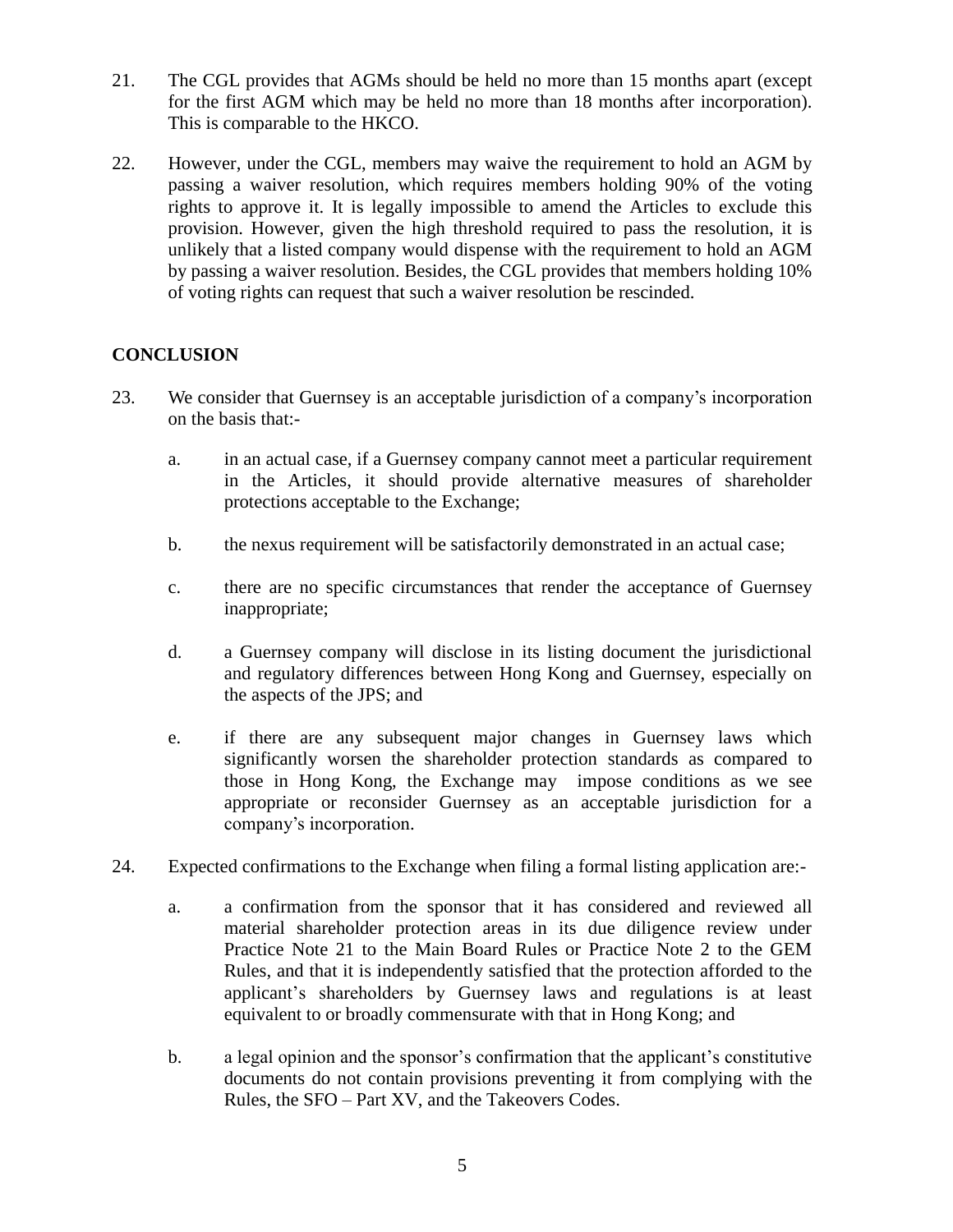# **NOTES TO ISSUERS AND MARKET PRACTITIONERS**

**For any questions relating to this Listing Decision please feel free to contact the Listing Division.**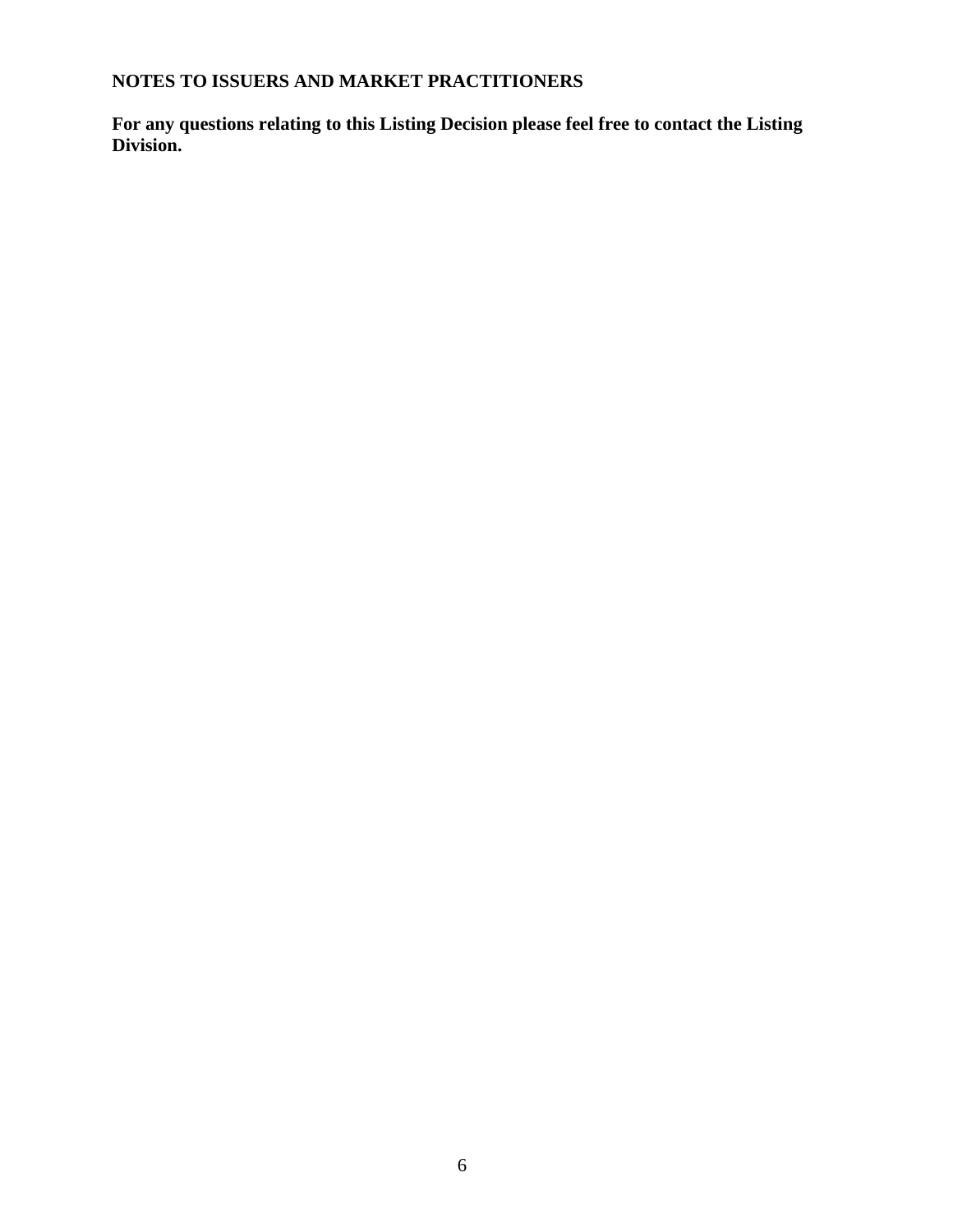## **Summary of areas where the provisions under the CGL are considered broadly commensurate with the HKCO after proposed amendment in the Articles**

| <b>JPS</b><br><b>Item</b> | <b>Differences</b>                                                                                                                                                                                                                                                                                                                                                                                                                                                                                                                                                                                                                                                   | Proposed provision in the<br><b>Memorandum or Articles of</b><br>incorporation                                                                                                                                                                 |  |
|---------------------------|----------------------------------------------------------------------------------------------------------------------------------------------------------------------------------------------------------------------------------------------------------------------------------------------------------------------------------------------------------------------------------------------------------------------------------------------------------------------------------------------------------------------------------------------------------------------------------------------------------------------------------------------------------------------|------------------------------------------------------------------------------------------------------------------------------------------------------------------------------------------------------------------------------------------------|--|
| $\bm{l}$                  | Corporate structure that clearly protects principal shareholder rights                                                                                                                                                                                                                                                                                                                                                                                                                                                                                                                                                                                               |                                                                                                                                                                                                                                                |  |
| 1(a)                      | <b>HK</b> Requirement<br>Generally, change to a company's constitutive document needs a<br>three-quarter majority vote in general meeting.                                                                                                                                                                                                                                                                                                                                                                                                                                                                                                                           | The Memorandum and Articles<br>reflect<br>Hong<br>Kong<br>can<br>requirements.                                                                                                                                                                 |  |
|                           | <b>Guernsey Requirement</b><br>Generally, change to a company's constitutive document needs a<br>three-quarter majority vote in general meeting. However, in some<br>circumstances, a lower threshold may be allowed to amend the<br>constitutive document.                                                                                                                                                                                                                                                                                                                                                                                                          |                                                                                                                                                                                                                                                |  |
| 1(b)                      | <b>HK</b> Requirement<br>Variation of class right requires a three-quarter majority vote in<br>general meeting.                                                                                                                                                                                                                                                                                                                                                                                                                                                                                                                                                      | The Articles can reflect Hong<br>Kong requirements.                                                                                                                                                                                            |  |
|                           | <b>Guernsey Requirement</b><br>Generally, variation of class rights needs a three-quarter majority<br>vote in general meeting. However, in some circumstances, a lower<br>threshold may be allowed to vary class rights.                                                                                                                                                                                                                                                                                                                                                                                                                                             |                                                                                                                                                                                                                                                |  |
| 1(c)                      | <b>HK</b> Requirement<br>Alteration in the constitutive document to increase an existing<br>member's liability to the company is not binding unless such liability<br>increase is agreed by such member in writing.<br><b>Guernsey Requirement</b><br>No specific provision under CGL.                                                                                                                                                                                                                                                                                                                                                                               | The Articles can reflect Hong<br>Kong requirements.                                                                                                                                                                                            |  |
| 1(d)                      | <b>HK</b> Requirement<br>Generally, voluntary winding up of a company must be approved a<br>three-quarter majority vote in general meeting.<br><b>Guernsey Requirement</b><br>Generally, a special resolution is required to voluntarily wind up a<br>Guernsey company. However, in some circumstances, only an<br>ordinary resolution is sufficient to approve the voluntary winding<br>up: (a) if a period for the duration of the company is fixed in the<br>company's constitutive documents and that period expires; or (b) if<br>the company's constitutive documents specify an event which<br>triggers the dissolution of the company and that event occurs. | The Articles should not contain a<br>provision specifying either a fixed<br>duration of a company or the<br>occurrence of an event, either of<br>which would trigger a winding up<br>of the company by passing an<br>ordinary resolution only. |  |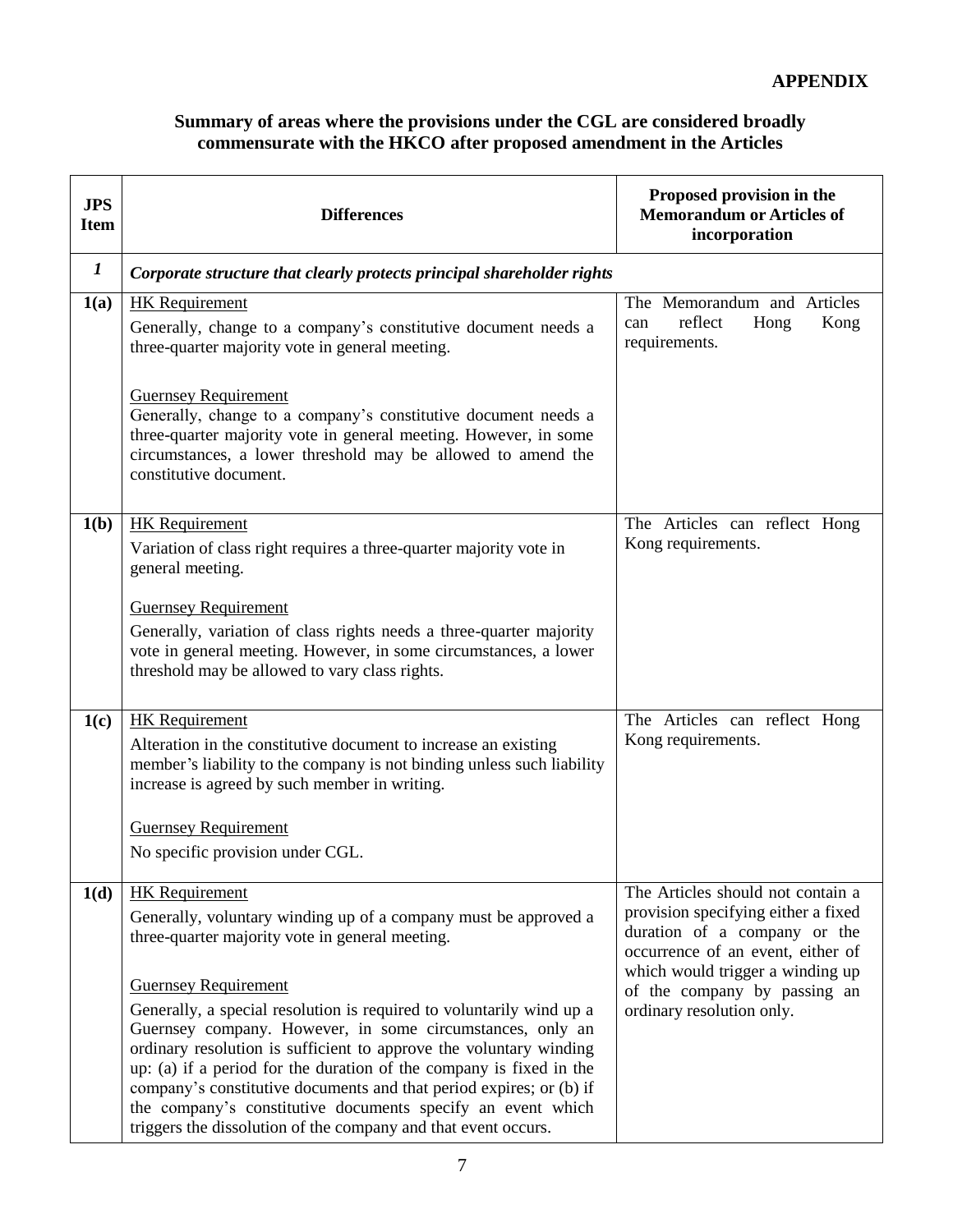| <b>JPS</b><br><b>Item</b> | <b>Differences</b>                                                                                                                                                                                                                                                                                                                                                                                                                                                                          | Proposed provision in the<br><b>Memorandum or Articles of</b><br>incorporation                                                                                                                                                                                   |
|---------------------------|---------------------------------------------------------------------------------------------------------------------------------------------------------------------------------------------------------------------------------------------------------------------------------------------------------------------------------------------------------------------------------------------------------------------------------------------------------------------------------------------|------------------------------------------------------------------------------------------------------------------------------------------------------------------------------------------------------------------------------------------------------------------|
| 1(e)                      | <b>HK</b> Requirement<br>Appointment, removal and remuneration of auditors must be<br>approved by a majority vote in a general meeting.                                                                                                                                                                                                                                                                                                                                                     | Articles<br>limit<br>The<br>can<br>the<br>deeming<br>provision<br>for<br>re-<br>appointment of auditors.                                                                                                                                                         |
|                           | <b>Guernsey Requirement</b><br>Guernsey requirements are broadly commensurate with Hong<br>Kong requirements. However, the CGL allows deemed re-<br>appointment of auditors.                                                                                                                                                                                                                                                                                                                |                                                                                                                                                                                                                                                                  |
| 1(f)                      | <b>HK</b> Requirement<br>Branch register of members in Hong Kong shall be open to<br>inspection by members. Closure of the register shall be on terms<br>comparable to Hong Kong requirements.<br><b>Guernsey Requirement</b><br>Guernsey requirements are broadly commensurate with Hong Kong<br>requirements. However, CGL does not expressly provide for a<br>Guernsey company to have a branch register, nor contain specific<br>provisions regarding closure of the members' register. | The Articles can provide for<br>directors' power to approve a<br>branch register being available for<br>inspection at a location outside of<br>Guernsey. They can also reflect<br>the Hong Kong requirements on<br>open and closure of the members'<br>register. |
| $\overline{2}$            | Fair proceedings for general meetings to enable shareholders to utilise their rights in full                                                                                                                                                                                                                                                                                                                                                                                                |                                                                                                                                                                                                                                                                  |
| 2(b)                      | <b>HK</b> Requirement<br>Members holding more than 5% of the paid up capital may<br>require the company to convene an extraordinary general meeting<br>and may request the company to circulate a resolution proposed by<br>the requisitionists to members entitled to receive notice of that<br>meeting.                                                                                                                                                                                   | The Articles can provide for a<br>lower threshold for members to<br>exercise their rights of requisition<br>reflect the<br>Hong<br>Kong<br>to<br>requirements.                                                                                                   |
|                           | <b>Guernsey Requirement</b><br>The CGL provides that members holding more than 10% of the capital<br>carrying the right to vote to requisition the directors to call a general<br>meeting. Members representing 5% of the total voting rights may<br>require the company to circulate a written resolution.                                                                                                                                                                                 |                                                                                                                                                                                                                                                                  |
| 2(c)                      | <b>HK</b> Requirement<br>At least 21 days' written notice is required for shareholders'<br>meetings for approving special resolutions; other general meetings<br>must be convened on at least 14 days' notice.                                                                                                                                                                                                                                                                              | The Articles can provide for a<br>longer notice period to reflect the<br>Hong Kong requirements.                                                                                                                                                                 |
|                           | <b>Guernsey Requirement</b><br>At least 10 days' notice (or such longer period as the Articles may<br>provide) is required for a general meeting, except where all members<br>entitled to attend and vote agree to a shorter period.                                                                                                                                                                                                                                                        |                                                                                                                                                                                                                                                                  |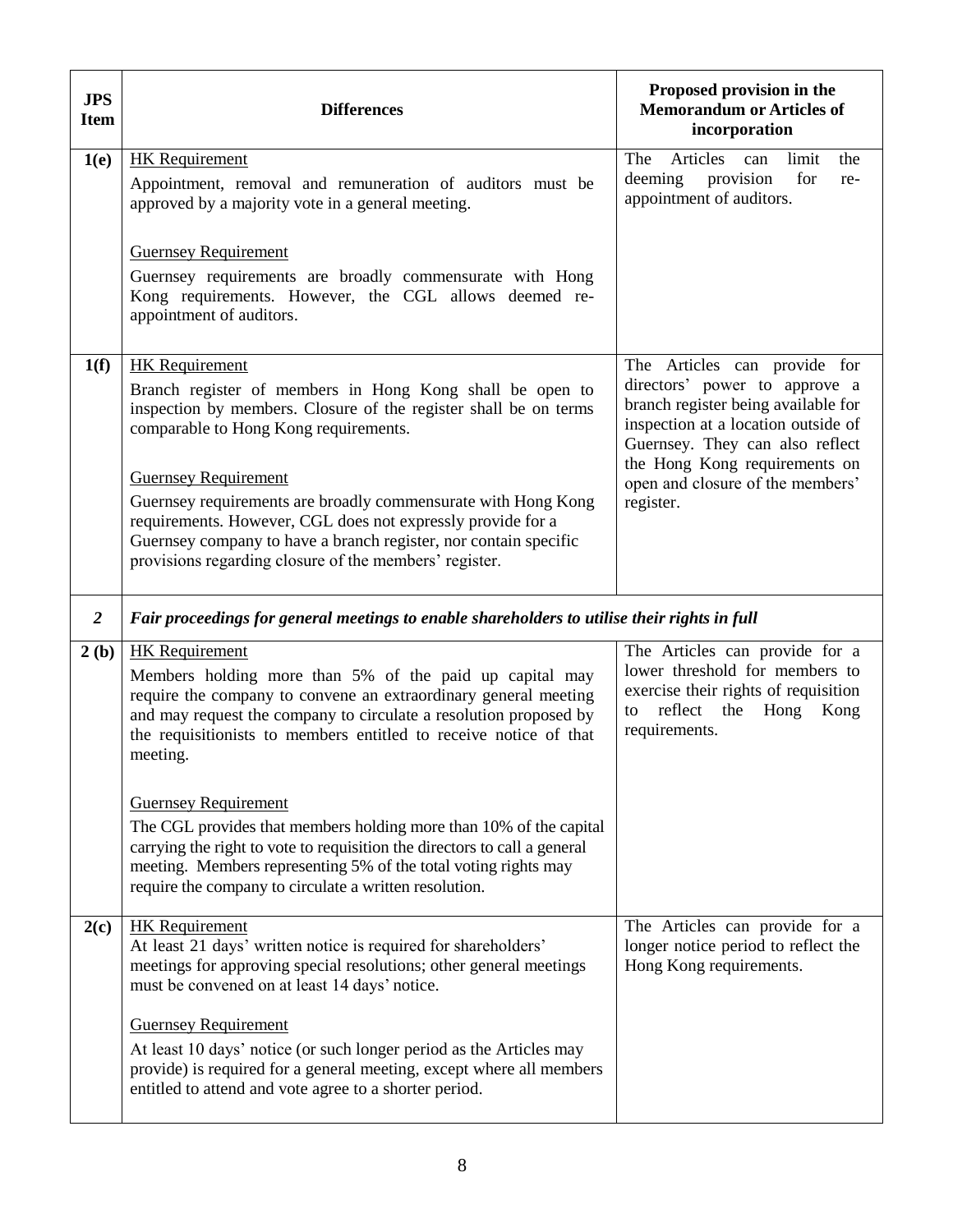| <b>JPS</b><br><b>Item</b> | <b>Differences</b>                                                                                                                                                                                                                                                                                                                                                                                                                                                                  | Proposed provision in the<br><b>Memorandum or Articles of</b><br>incorporation                                                                                                         |
|---------------------------|-------------------------------------------------------------------------------------------------------------------------------------------------------------------------------------------------------------------------------------------------------------------------------------------------------------------------------------------------------------------------------------------------------------------------------------------------------------------------------------|----------------------------------------------------------------------------------------------------------------------------------------------------------------------------------------|
| 2(d)                      | <b>HK</b> Requirement<br>Overseas companies must adopt general provisions as to meetings<br>and votes on terms comparable to a Hong Kong incorporated<br>public company.<br><b>Guernsey Requirement</b><br>Guernsey requirements are broadly commensurate with Hong Kong                                                                                                                                                                                                            | Articles can provide for<br>The<br>and<br>meeting<br>votes<br>on<br>terms<br>comparable<br>Hong<br>Kong<br>to<br>requirements (e.g. notice, quorum,<br>means of service of documents). |
|                           | requirements.                                                                                                                                                                                                                                                                                                                                                                                                                                                                       |                                                                                                                                                                                        |
| 2(e)                      | <b>HK</b> Requirement<br>Proxies/corporate representatives may be appointed by recognised<br>clearing house for attending general meetings and creditors meetings;<br>such proxies/corporate representatives should enjoy statutory rights<br>of a shareholder, including the right to speak in such meetings.<br><b>Guernsey Requirement</b><br>If a clearing house is the legal owner of shares then it would have the<br>right to appoint a proxy or a corporate representative. | The Articles can reflect Hong Kong<br>requirements.                                                                                                                                    |
| 2(f)                      | <b>HK</b> Requirement<br>Members' rights to demand a poll must be comparable to that<br>available to members of a Hong Kong incorporated public company.<br><b>Guernsey Requirement</b><br>Any provision contained in the Articles restricting members' right to<br>demand a poll shall be void unless in certain circumstances.                                                                                                                                                    | The Articles can provide that a<br>resolution put to a shareholders'<br>meeting shall be decided by way of<br>a poll or otherwise in accordance<br>with the Listing Rules.             |
| $\mathfrak{z}$            | An overseas company is expected to adopt corporate governance measures that ensure the powers of<br>directors are reasonably contained and subject to reasonable scrutiny.                                                                                                                                                                                                                                                                                                          |                                                                                                                                                                                        |
| 3(a)                      | <b>HK</b> Requirement<br>Appointment of a director is required to be voted on individually.<br>Unanimous approval of members is required to pass a resolution<br>permitting appointment of two or more directors by a single<br>resolution.                                                                                                                                                                                                                                         | The Articles can reflect Hong Kong<br>requirements.                                                                                                                                    |
|                           | <b>Guernsey Requirement</b><br>Appointments of directors shall be voted on individually except in<br>certain circumstances.                                                                                                                                                                                                                                                                                                                                                         |                                                                                                                                                                                        |
| 3(b)                      | <b>HK</b> Requirement<br>A director is required to declare any material interest in a contract<br>with the company at the earliest meeting of the board of directors.                                                                                                                                                                                                                                                                                                               | The Articles can reflect Hong Kong<br>requirements.                                                                                                                                    |
|                           | <b>Guernsey Requirement</b><br>A director shall make disclosure to the board of any interest in a<br>transaction or proposed transaction with the company, immediately<br>after becoming aware of the fact that he is interested in a transaction                                                                                                                                                                                                                                   |                                                                                                                                                                                        |